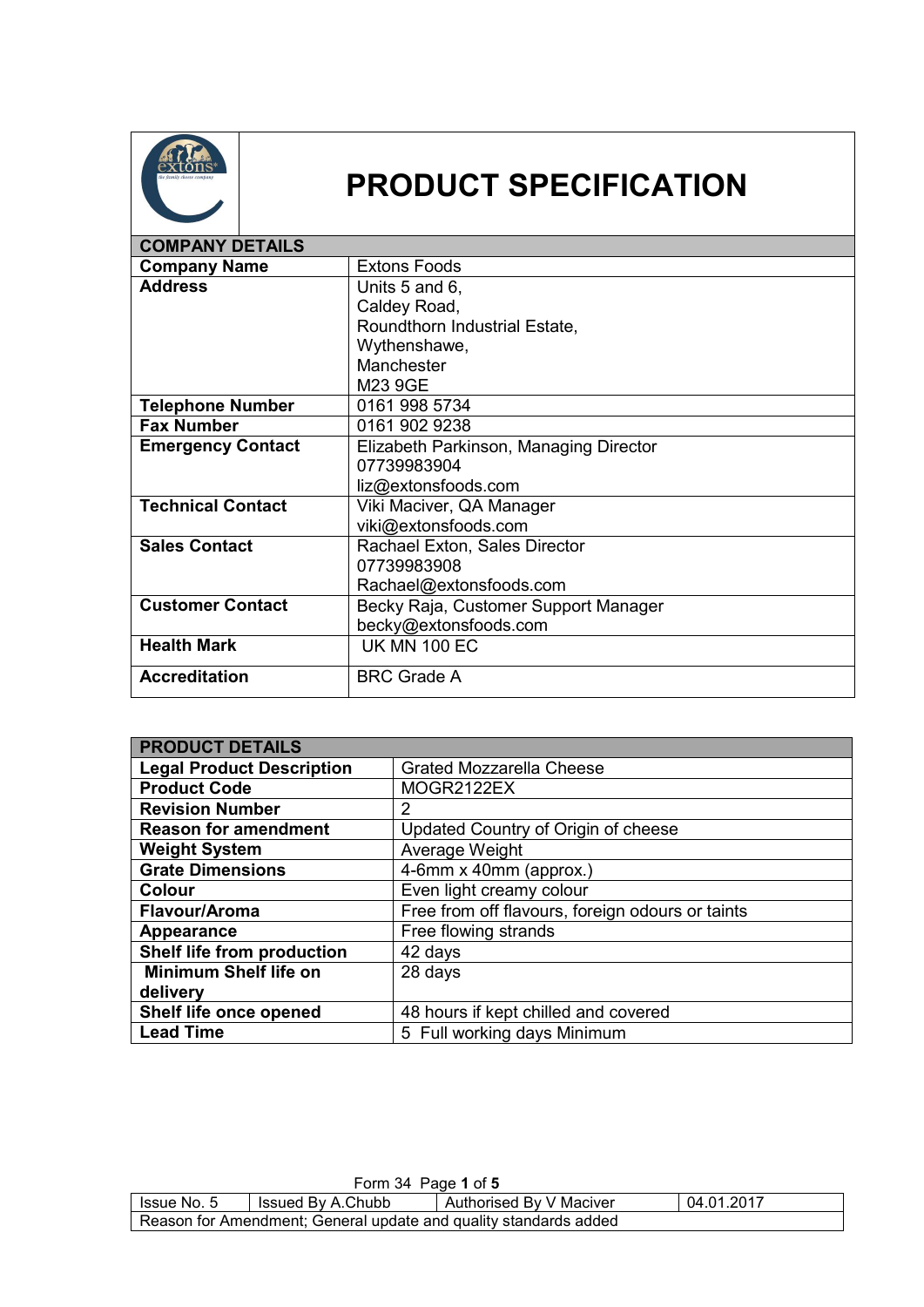| <b>INGREDIENTS (Raw Materials and Additives Including E Numbers)</b> |             |                       |                    |
|----------------------------------------------------------------------|-------------|-----------------------|--------------------|
| Ingredients                                                          | Composition | <b>Quality Checks</b> | Country of Origin  |
| <b>Mozzarella Cheese (MILK)</b>                                      | 98-99%      | <b>Daily</b>          | <b>Belgium</b>     |
| <b>Pasteurised Cow's Milk</b>                                        | 98.5%       | Daily                 | BE, NL, FR         |
| Salt                                                                 | 1.4%        | Daily                 | <b>NL</b>          |
| Lactic Starter                                                       | 0.003       | Daily                 | NL, FR, US         |
| <b>Microbial Rennet</b>                                              | 0.014       | Daily                 | <b>FR</b>          |
| Potato Starch- Anti Caking                                           | $1 - 2%$    | <b>Daily Visual</b>   | <b>Netherlands</b> |
| <b>Agent</b>                                                         |             |                       |                    |

| <b>NUTRITIONAL INFORMATION PER 100G</b> |                |  |
|-----------------------------------------|----------------|--|
| <b>PARAMETER</b>                        | Value per 100g |  |
| Energy kJ                               | 1288           |  |
| <b>Energy Kcal</b>                      | 310            |  |
| <b>Protein</b>                          | 25             |  |
| Carbohydrate                            | 1.8            |  |
| Of which sugars                         |                |  |
| Of which starch                         |                |  |
| Fat                                     | 22.5           |  |
| Of which saturates                      | 15             |  |
| <b>Monounsaturated</b>                  |                |  |
| Polyunsaturated                         |                |  |
| <b>Fibre</b>                            | 0              |  |
| <b>Salt</b>                             | 1.4            |  |
| Sodium                                  | 561mg          |  |

| <b>CHEMICAL STANDARDS</b> |                |                |  |
|---------------------------|----------------|----------------|--|
| <b>Parameter</b>          | <b>Minimum</b> | <b>Maximum</b> |  |
| <b>Moisture</b>           | 46             | 50             |  |
| <b>FDM</b>                | 51             | 54.5           |  |
| <b>Salt</b>               | 0.9            | 1.8            |  |
| <b>PH</b>                 | 5.1            | 5.5            |  |

| <b>MICROBIOLOGICAL STANDARDS</b> |                     |                 |  |
|----------------------------------|---------------------|-----------------|--|
| Micro-organisms                  | Target/g            | Max/g           |  |
| Coliforms                        | $20$                | 1000            |  |
| E.coli                           | $20$                | 20              |  |
| Staph aureus                     | $20$                | 20              |  |
| Yeasts                           | < 500               | 100,000         |  |
| <b>Moulds</b>                    | < 500               | 1000            |  |
| Salmonella                       | Not Detected in 25g | Detected in 25g |  |
| Listeria                         | Not Detected in 25g | Detected in 25g |  |

| Form 34 Page 2 of 5                                                       |  |  |  |  |
|---------------------------------------------------------------------------|--|--|--|--|
| 04.01.2017<br>Authorised By V Maciver<br>Issued By A.Chubb<br>Issue No. 5 |  |  |  |  |
| Reason for Amendment; General update and quality standards added          |  |  |  |  |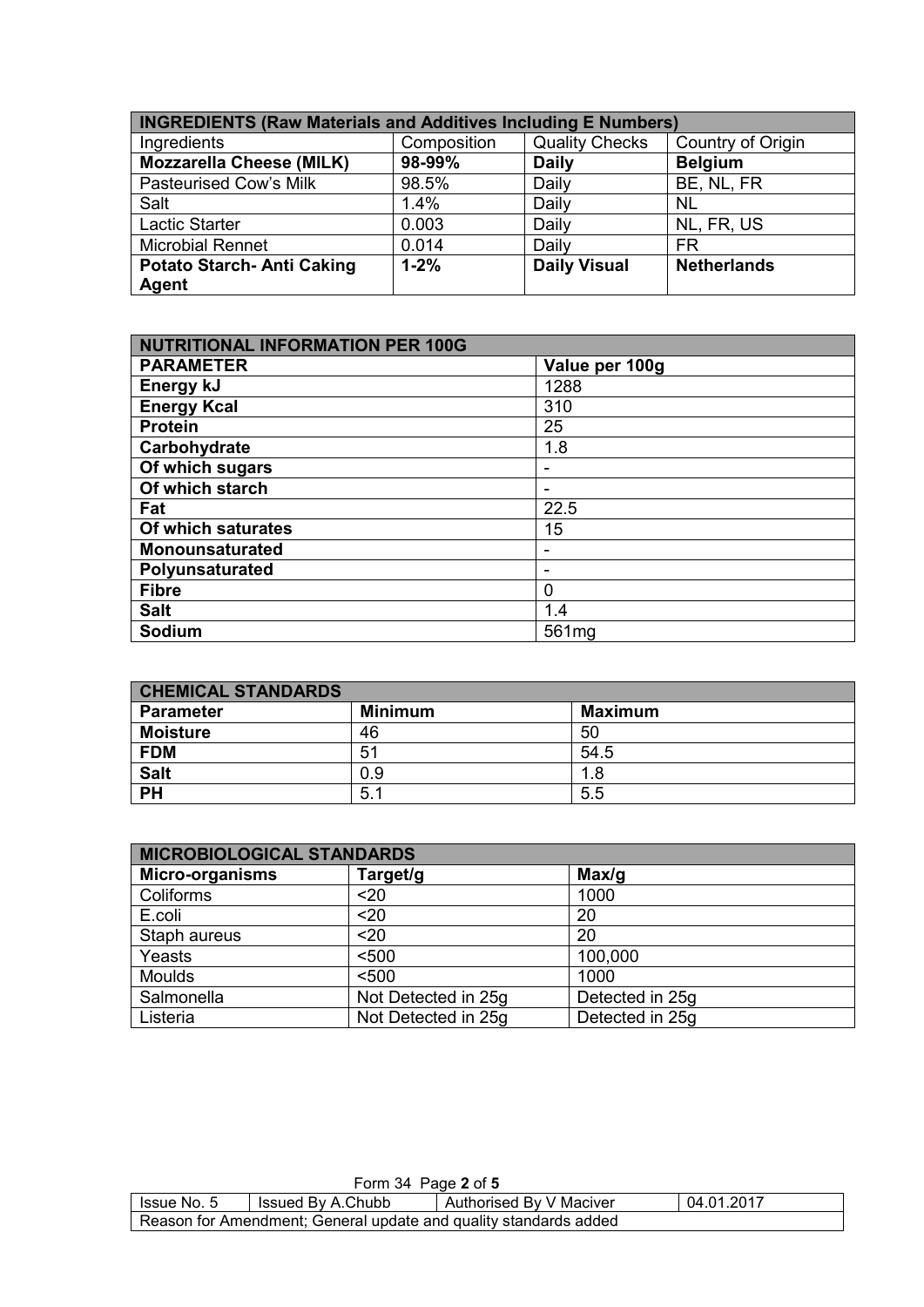| <b>QUALITY STANDARDS</b>                                                                                                   |                                                                                                      |                                                                                                    |  |
|----------------------------------------------------------------------------------------------------------------------------|------------------------------------------------------------------------------------------------------|----------------------------------------------------------------------------------------------------|--|
| <b>ACCEPTABLE</b>                                                                                                          | <b>SATISFACTORY</b>                                                                                  | <b>NOT ACCEPTABLE</b>                                                                              |  |
|                                                                                                                            |                                                                                                      |                                                                                                    |  |
| Good and clean, Free from off -<br>flavours. Free flowing light creamy<br>strands. Weight and grate sizes in<br>tolerance. | Clean Flavour, Free<br>Flowing strands. 10% or<br>less of grate is outside<br>acceptable tolerances. | Off flavours, Excessive<br>amounts of grate outside<br>acceptable tolerances. Not<br>free flowing. |  |

## **FOOD TOLERANCE INFORMATION This Product is:**

| Suitable for vegetarians                                       | Y                        |
|----------------------------------------------------------------|--------------------------|
| Suitable for vegans                                            | <b>N- Contains MILK</b>  |
| <b>Suitable for Coeliacs</b>                                   | Y                        |
| <b>Suitable for Diabetics</b>                                  | N                        |
| Suitable for Lactose Intolerant                                | <b>N</b> - Contains MILK |
| <b>Halal Certified</b>                                         | N                        |
| <b>Kosher Certified</b>                                        | N                        |
| Free from cereals containing gluten( wheat, rye, barley, oats, | $\overline{Y}$           |
| spelt, kumat or their hybridised strains) and products thereof |                          |
| Free from MRM                                                  | Y                        |
| Free from crustaceans and products thereof                     | Y                        |
| Free from molluscs and products thereof                        | Y                        |
| Free from fish and products thereof                            | $\overline{\mathsf{Y}}$  |
| Free from milk and products thereof                            | N- Cow's MILK            |
| Free from Egg/Egg Products/Albumen                             | Y                        |
| Free from soybeans and products thereof                        | Ý                        |
| <b>Free from Natural Colours</b>                               | Y                        |
| <b>Free from Artificial Colours</b>                            | $\overline{Y}$           |
| <b>Free from Preservatives</b>                                 | Y                        |
| Free from MSG                                                  | Y                        |
| Free from Celery/Celery Derivatives                            | $\overline{\mathsf{Y}}$  |
| Free from Mustard                                              | $\overline{Y}$           |
| <b>Free from Additives</b>                                     | N- Potato Starch (Anti   |
|                                                                | Caking Agent) E509 -     |
|                                                                | <b>Curdling Agent</b>    |
| Free from Gluten                                               | Y                        |
| Free from sesame seeds and products thereof                    | Ý                        |
| Free from Peanuts/Peanut Derivatives                           | Y                        |
| Free from Other Nuts/Nut Derivatives                           | Y                        |
| Free from Nut Derived Oils                                     | Ý                        |

|                                                                  | Form 34 Page 3 of 5 |                         |            |  |
|------------------------------------------------------------------|---------------------|-------------------------|------------|--|
| Issue No. 5                                                      | Issued By A.Chubb   | Authorised By V Maciver | 04.01.2017 |  |
| Reason for Amendment; General update and quality standards added |                     |                         |            |  |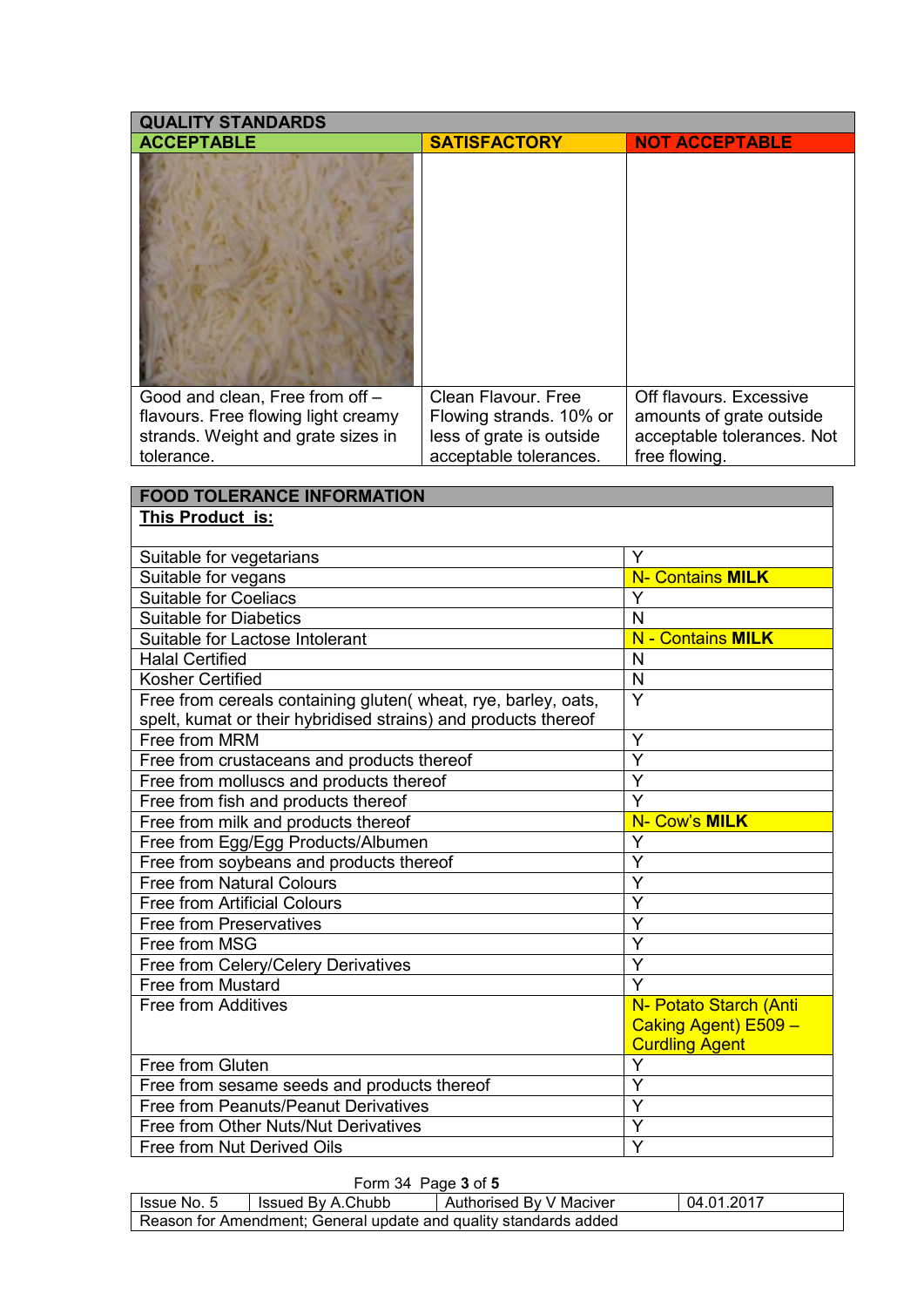| Free from lupin and products thereof                         |  |
|--------------------------------------------------------------|--|
| Free from genetically modified Ingredients                   |  |
| Free from sulphur dioxide and sulphites at concentrations of |  |
| more than 10mg/kg or 10mg/l expressed as SO2                 |  |

| <b>METAL DETECTION</b>                                                                       |        |  |  |
|----------------------------------------------------------------------------------------------|--------|--|--|
| Product metal detected at the start of production, every half hour and end of<br>production. |        |  |  |
| <b>Ferrous</b>                                                                               | 2.20mm |  |  |
| <b>Non Ferrous</b>                                                                           | 3.00mm |  |  |
| <b>Stainless Steel</b>                                                                       | 5.00mm |  |  |

| <b>PACKAGING INFORMATION</b>                    |                                                                                                                                                                                                                                                      |                                   |  |  |
|-------------------------------------------------|------------------------------------------------------------------------------------------------------------------------------------------------------------------------------------------------------------------------------------------------------|-----------------------------------|--|--|
| Is the product packed in a modified atmosphere? |                                                                                                                                                                                                                                                      | Yes 70%Nitrogen 30% CO2           |  |  |
| Inner per Outer                                 |                                                                                                                                                                                                                                                      | $6 \times 2$ kg                   |  |  |
|                                                 |                                                                                                                                                                                                                                                      |                                   |  |  |
|                                                 | <b>INNER</b>                                                                                                                                                                                                                                         | <b>OUTER</b>                      |  |  |
| <b>Material</b>                                 | Bialon 62 VFP (Blue)                                                                                                                                                                                                                                 | White Cardboard (150W/150T<br>DW) |  |  |
| <b>Dimensions</b>                               | 280mm x 318mm x<br>48mm                                                                                                                                                                                                                              | 472mm x 237mm x 308mm             |  |  |
| <b>Thickness</b>                                | 65um                                                                                                                                                                                                                                                 | 9 <sub>mm</sub>                   |  |  |
| Weight                                          | 16 <sub>q</sub>                                                                                                                                                                                                                                      | 473q                              |  |  |
| <b>Method of Closure</b>                        | <b>Heat sealed</b>                                                                                                                                                                                                                                   | Tape                              |  |  |
| <b>Barcodes</b>                                 | 5060227270780                                                                                                                                                                                                                                        | 05060227270797                    |  |  |
|                                                 |                                                                                                                                                                                                                                                      |                                   |  |  |
| <b>Labelling Information</b>                    | Product Description, Contents, Weight, Best Before<br>Date, Julian Code= Traceability, Health Mark, Allergen<br>and Nutritional Information                                                                                                          |                                   |  |  |
| <b>Picture of Labels</b>                        | <b>Grated Mozzarella Cheese(MILK)</b><br><b>MOGR2122EX</b><br>ingredients; mozzarella cheese(MiLK), anti caking agent-potato<br>allergens; see ingredients in capitals<br>Suitable for vegetarians<br>BEST BEFORE: 22/11/16<br>2 k/g e L285 16:03:00 |                                   |  |  |

## Form 34 Page **4** of **5**

| Issue No. 5                                                                   | Issued By A.Chubb | Authorised By V Maciver | 04.01.2017 |
|-------------------------------------------------------------------------------|-------------------|-------------------------|------------|
| <sup>1</sup> Reason for Amendment; General update and quality standards added |                   |                         |            |